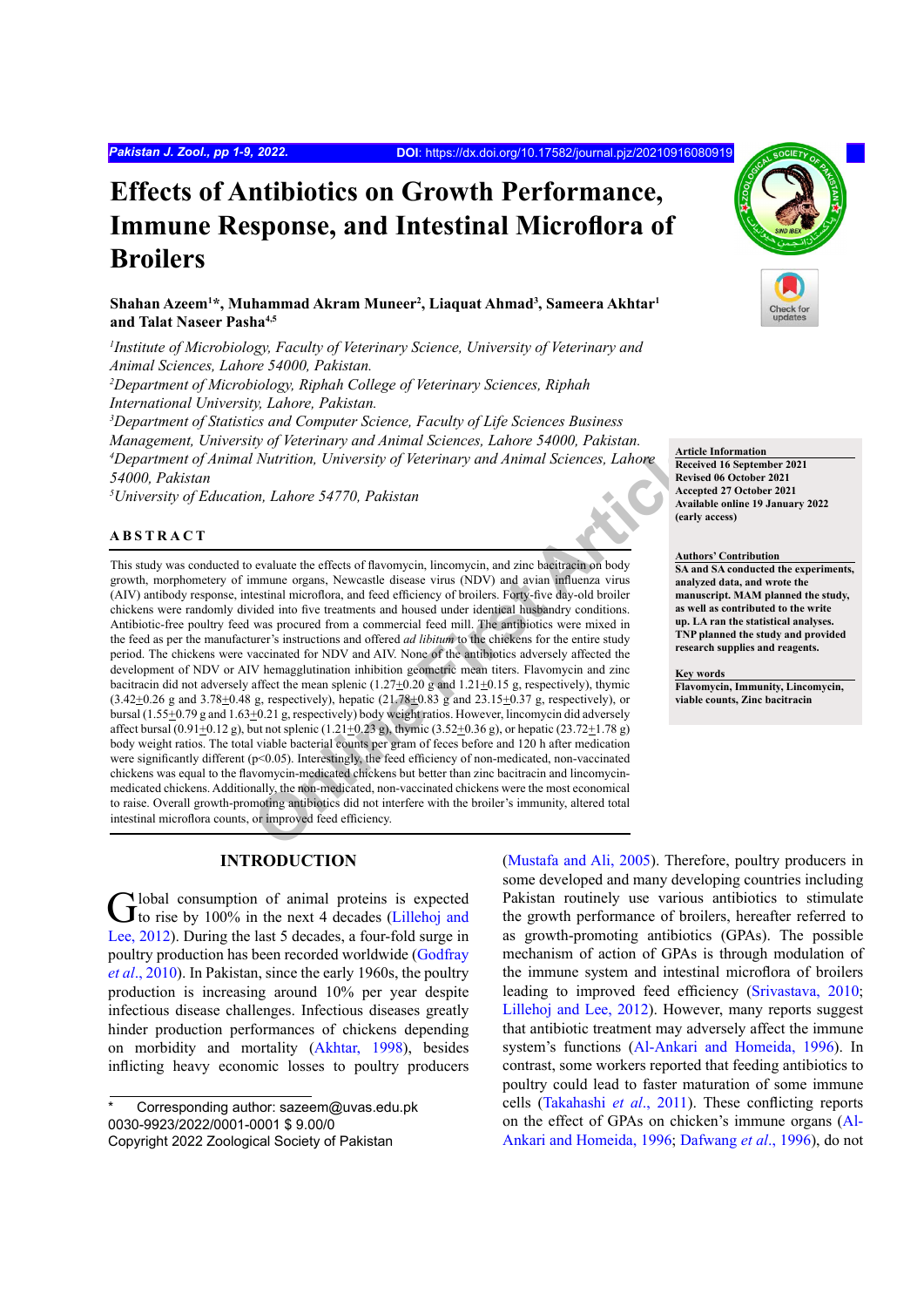provide definitive guidance to the poultry producers.

**The consumption** and solven reported and the response of broilers (Brisin et al., (Veterinary Research Institute, Latering the articliotics have been reported strain (Merial) on day 5 and esponse of broilers (Brisin *et* Vaccination in broilers can cause stress [\(Hentges](#page-6-4) *et al*[., 1984](#page-6-4)) that ultimately negatively affects their growth performance ([Landman, 2012\)](#page-7-4). Stress also impairs the body's metabolism, which results in decreased body growth and skeletal muscle development in broilers ([Klasing](#page-7-5) *et al*[., 1990](#page-7-5); [Klasing and Johnstone, 1991\)](#page-7-6). The antibiotics such as Zinc bacitracin (ZB) are reported to reduce feed efficiency ([Abdulkarim and Liebert, 1999](#page-6-5)). However, if GPAs are augented with the treatment of probiotic preparations, feed conversion may improve ([Abdulrahim](#page-6-6) *et al*[., 1999](#page-6-6)). Little or no changes in the composition of gut micro-flora ([Corpet, 1999\)](#page-6-7) or their number [\(Lattemann](#page-7-7) *et al*[., 1999](#page-7-7); Kim *et al*[., 2000\)](#page-7-8) with the use growth promoter antibiotics are reported. ZB treatment has not been reported to affect weight gain, feed consumption, or feed efficiency [\(Erdogan, 1999\)](#page-6-8). Some antibiotics have been reported to increase antibody response of broilers (Brisin *et al*., [2008\)](#page-6-9), yet others are not (Zulkifli *et al*., 2000). Conflicting findings have been reported on the effect of GPAs on feed intake, feed conversion ratio (FCR), or final body weight (Haque *et al*[., 2010\)](#page-6-10). Flavomycin (FN) has been reported to improve the overall performance of chickens facing bacterial infections (Torok *et al*., 2011). The effect of some antibiotics on growth may be masked under poor hygienic conditions (Srivastava, 2010). Because of the above controversial scientific knowledge, an evaluation of antibiotic's effect on broiler's growth and immune organs was undertaken. The effects of FN, Lincomycin (LN), and ZB on the performance, immune response, and intestinal microflora of broiler chickens were evaluated under experimental conditions.

# **MATERIALS AND METHODS**

Forty-five day-old broiler chickens were randomly divided into five treatment groups, each having 9 birds. These groups were named as  $T_1$  (Non-medicated, non-vaccinated),  $T_2$  (Non-medicated, vaccinated),  $T_3$ (Flavomycin-medicated, vaccinated),  $T<sub>4</sub>$  Lincomycin medicated, vaccinated), and  $T<sub>5</sub>$  (Zinc Bacitracinmedicated, vaccinated). Each group was reared on a littered floor, separately, under identical, standard husbandry conditions in an experimental room located at the Institute of Microbiology, University of Veterinary and Animal Sciences, Lahore (Pakistan). All experiments were conducted using standard ethical procedures in line with the institutional policies to minimize unnecessary pain and discomfort to birds. Feed and water were made available to the experimental chickens, *ad libitum*. At the end of the trial, the birds were humanely slaughtered using the halal method ([Guerrero-Legarreta, 2010\)](#page-6-11). The GPAs were

added in the feed as per the manufacturer's instructions: Flavomycin® 112.5 g/ton (Flavophospholipol 9 ppm) (Flavomycin® 80, Huvepharma); Licomix® 100 g /ton (Lincomycin 4.4 ppm) (Lincomix®, Pharmacia and Upjohn Company LLC–a subsidiary of Pfizer Inc.); Albac® 500 g / ton (Zinc Bacitacin 50 ppm) (Albac®, Alpharma, Inc.).

### *Vaccination and weight gain study*

To determine the effect of various treatments on body weight gains all experimental chickens were weighed at the beginning and end of study. The mean weights of the bursa of Fabricius, thymus, spleen, and liver of all chickens in various treatment groups were also recorded at the end of the experiment.

The chickens in different treatment groups except those in the  $T_1$  were primed and boosted with NDV, LaSota strain (Merial) on day 5 and Muktaswar virus strain (Veterinary Research Institute, Lahore) on day 21 of their age, respectively. On day 9 of age, chickens in different groups, except those in  $T_1$ , were inoculated with an inactivated AIV (H9) vaccine (M/S Avicenna Laboratory). All AIV vaccinated chickens were boosted with an oilbased AIV (H9) vaccine (M/S Avicenna Laboratory) on day 24 day of age. Routine vaccination against infectious bursal disease and hydropericardium syndrome was also administered to chickens except in  $T_1$ .

### *Collection, processing, and analysis of serum samples*

Blood samples from each group were collected on days 1, 7, 14, 21, 28, 35, and 42. The sera were separated and used to determine hemagglutination inhibition (HI) titers. Before HI testing, the sera were heat-inactivated in a water bath at 56° C for 30 minutes. Phosphate buffered saline (PBS), pH of 7.2, was used as a diluent in hemagglutination (HA) and HI tests. The chicken red blood cells (RBCs) were washed with PBS and 1% RBCs suspension was used in HA and HI tests. According to the procedure described earlier, the HI test was conducted with already standardized NDV and AIV antigens using 96-well, U-bottom microtiter plates [\(Alexander and](#page-6-12) [Chettle, 1977](#page-6-12)). The microtiter plates were agitated gently and incubated at ambient temperature (22-25 ° C) for 20-30 minutes after which the results were recorded as previously described. The HA and HI titers were expressed as  $log_2$  of the reciprocal of the highest dilution exhibiting HA or HI activity, respectively.

### *Intestinal microflora*

Fresh fecal samples from each treatment group were used to study intestinal microflora. The fecal samples from each treatment group were collected, before medication and at 4, 8, 12, 24, 48, 72 and 120 h post-medication.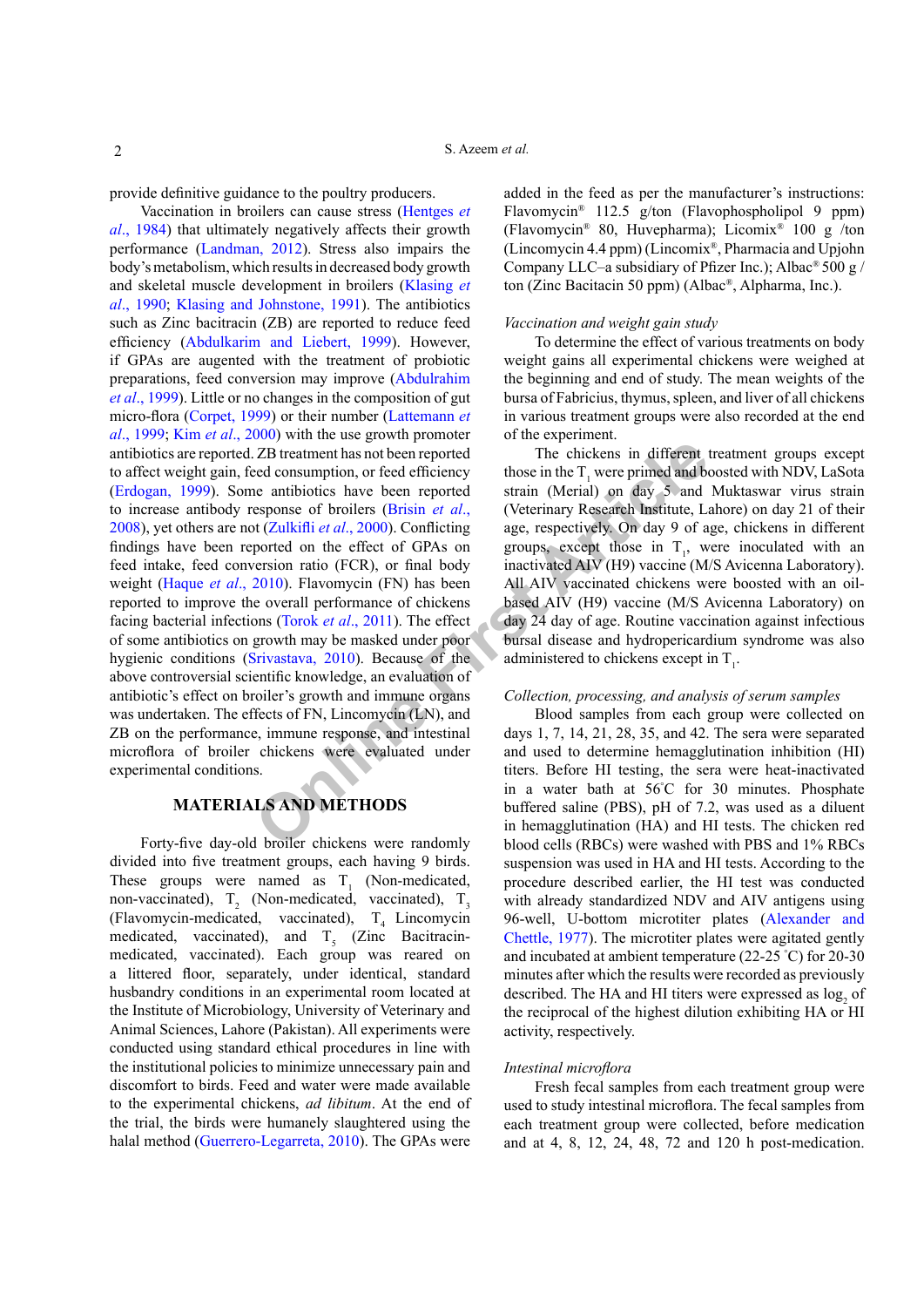One gram of the pooled fecal material was used for viable bacterial count using the pour plate method ([Collins](#page-6-13) *et al*., [2004\)](#page-6-13). The bacterial colonies were counted using a colony counter. Colony-forming unit per gram (cfu/g) of feces was calculated by multiplying the average number of colonies per countable plate by the reciprocal of the dilution.

### *Feed conversion ratio*

The FCR of chickens in each group was estimated at the end of the experiment. FCR was calculated as per the formula of [Morgan and Lewis \(1962\)](#page-7-10).

# *Impact of antibiotic treatment on the economics of flock production*

The economics of flock production for each treatment group was determined as per Oyekole (1984).

### *Statistical analysis*

The data obtained was statistically analyzed using ANOVA and differences among the treatments were determined by Fisher's least significant difference (LSD) test using SPSS version 20 (IBM, Armonk, NY, USA).

# **RESULTS**

### *Body weight gain*

Frock production for each treatment<br>
as per Oyekole (1984).<br>
The chickens from group<br>
The chickens from group<br>
vaccinated) had the highest m<br>
vaccinated) had the bighest<br>
least significant difference (LSD)<br>
2.83±0.38 g).<br> This study indicated that the non-medicated, nonvaccinated chickens gained higher mean body weight (MBW) than the non-medicated, vaccinated or GPAmedicated, vaccinated chickens. On day 42 of their age, the highest MBW  $(1604.62 \pm 85.20)$  g) was recorded in chickens from group  $T_1$  (non-medicated, non-vaccinated), and the lowest MBW (1375.75 $\pm$ 44.58 g) was recorded in chickens of group  $T_2$  (non-medicated, vaccinated). The MBW of chickens in group  $T_1$  was significantly higher (P<0.05) than the MBW of chickens in group  $T_2$  and  $T_4$ [\(Table I](#page-2-0)).

## *Morphometric analysis of lymphoid organs*

[Dohms and Saif \(1984\)](#page-6-14) parameters were followed to study the effect of FN, LN, and ZB on the immune system of broiler chickens. [Table I](#page-2-0) shows comparison of mean bursal, splenic, thymic, and liver weights of the chickens in various treatment groups.

### *Bursal body weight ratio (BBR)*

The chickens from group  $T<sub>5</sub>$  (ZB-medicated, vaccinated) had the highest BBR (Mean BBR: 1.63 $\pm$ 0.21 g), and those from group  $T_2$  (non-medicated, vaccinated) had the lowest BBR (mean BBR  $0.89 \pm 0.11$  g). The mean BBR of chickens from group  $T<sub>5</sub>$  was significantly higher (P<0.05) than the mean BBR of chickens in  $T_2$  and  $T_4$ .

### *Thymus body weight ratio (TBR)*

The chickens from group  $T_1$  (non-medicated, nonvaccinated) had the highest mean TBR (mean TBR  $4.00\pm0.50$  g), and those from group T<sub>2</sub> (non-medicated, vaccinated) had the lowest mean TBR (mean TBR  $2.83 \pm 0.38$  g).

# *Spleen body weight ratio (SBR)*

The chickens from  $T_1$  (non-medicated, nonvaccinated group) had the highest mean SBR (mean SBR 1.57 $\pm$ 0.15 g), and chickens from group T<sub>4</sub> (lincomycinmedicated, vaccinated) had the lowest mean SBR (mean SBR  $1.21+0.23$  g). However, there were no significant differences between the mean SBR of different treatment groups  $(P>0.05)$ .

### *Liver body weight ratio (LBR)*

The chickens from group  $T_1$  (Non-medicated, nonvaccinated) had the highest mean LBR (mean LBR 24.54 $\pm$ 1.03 g), and those from group T<sub>3</sub> (flavomycinmedicated, vaccinated) had the lowest mean LBR (mean LBR 21.78+0.83 g).

<span id="page-2-0"></span>

|  |  | Table I. Effect of antibiotics on the mean (Mean±SEM) body, bursa, thymus, spleen, and liver weights of chickens. |  |  |  |  |
|--|--|-------------------------------------------------------------------------------------------------------------------|--|--|--|--|
|  |  |                                                                                                                   |  |  |  |  |

| Group          |                                | Body weight (g)                   | <b>Bursal body weight Thymic body</b> |                               | <b>Splenic body</b>           | Liver body weight              |  |
|----------------|--------------------------------|-----------------------------------|---------------------------------------|-------------------------------|-------------------------------|--------------------------------|--|
|                | $1st$ Day                      | $42nd$ Dav                        | ratio $(g)$                           | weight ratio $(g)$            | weight ratio $(g)$            | ratio $(g)$                    |  |
| $T_{1}$        | $39.50 \pm 0.94$ <sup>AB</sup> | $1604.62 \pm 85.20$ <sup>AB</sup> | $1.61 \pm 0.08$ <sup>B</sup>          | $4.00 \pm 0.50$ <sup>AB</sup> | $1.57 \pm 0.15$ <sup>AB</sup> | $24.54 \pm 1.03$ <sup>AB</sup> |  |
| $T_{2}$        | $39.00 \pm 0.70^{\circ}$       | $1375.75 \pm 44.58^{\circ}$       | $0.89 \pm 0.11^{\circ}$               | $2.83 \pm 0.38^{\circ}$       | $1.26 \pm 0.07^{\rm B}$       | $24.00 \pm 1.71^{\rm B}$       |  |
| $T_{3}$        | $39.62 \pm 0.77^{\rm B}$       | $1448.00 \pm 54.07^{\rm BC}$      | $1.55 \pm 0.79^{\rm B}$               | $3.42 \pm 0.26^{\rm BC}$      | $1.27 \pm 0.20^{\rm B}$       | $21.78 \pm 0.83^{\rm B}$       |  |
| T <sub>4</sub> | $39.12 \pm 0.66^{\rm B}$       | $1376.12 \pm 33.26^{\circ}$       | $0.91 \pm 0.12^{\circ}$               | $3.52 \pm 0.36^{\rm BC}$      | $1.21 \pm 0.23^{\rm B}$       | $23.72 \pm 1.78$ <sup>B</sup>  |  |
| $T_{\zeta}$    | $39.25 \pm 0.72^{\rm B}$       | $1460.62 \pm 67.57^{\rm BC}$      | $1.63 \pm 0.21$ <sup>AB</sup>         | $3.78 \pm 0.48^{\rm BC}$      | $1.21 + 0.15^{\rm B}$         | $23.15 \pm 0.37^{\rm B}$       |  |

\*NDV and AIV vaccines,  $\dagger$  Mean  $\pm$  standard error, A,B,C: Any two means carrying the same superscript are not significantly different from each other  $(P>0.05)$ .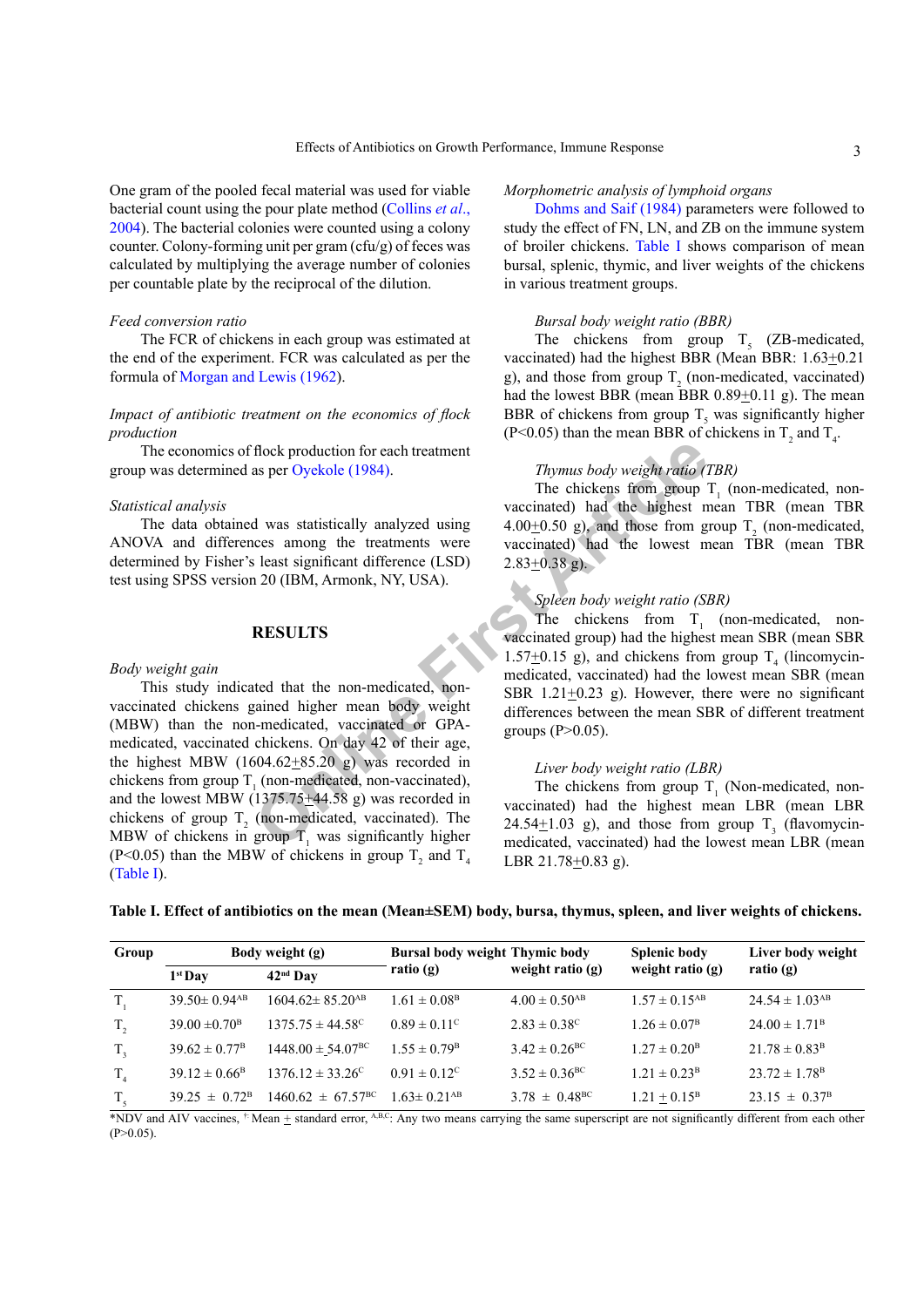# *HI antibody analyses*

*Newcastle disease virus*

 The geometric mean (G) HI titers of chickens from Day 1 through Day 42 are depicted in [Figure 1A](#page-3-0). On Day 1, chicks in each treatment group had a G HI titer of 6.5 against NDV. On day 7, the G HI titers of chickens in treatment groups  $T_1$ ,  $T_2$ ,  $T_3$ ,  $T_4$ , and  $T_5$  were 50.63, 45.01, 63.97, 58.68, and 72.77, respectively. On day 14, the highest G HI titers were observed in chickens from group  $T_5$  and the lowest in chickens from group  $T_1$ . On day 21, the highest G HI titer (24.67) was observed in group  $T_{4}$ , and the lowest titer was observed in chickens from group  $T_1$ . On day 28, the highest G HI titer (39.00) was noted in group  $T_s$ , and the lowest titer was observed in chickens from group  $T_1$ . On day 35, the highest G HI titer (42.65) was observed in group  $T_s$ , and the lowest titer was observed in chickens from group  $T_1$ . On day 42, the highest G HI titer (11.25) was observed in group  $T<sub>2</sub>$  while the lowest titer (1.41) was observed in chickens from  $T_1$ .



<span id="page-3-0"></span>Fig. 1. Newcastle disease virus (A) and avian influenza virus (B) geometric mean HI titer in broilers.

T1, non medicated, NDV and AIV non vaccinated; T2, non medicated, NDV and AIV vaccinated; T3, flvomycin treated, NDV and AIV vaccinated; T4, lincomycin treated, NDV and AIV vaccinated; T5, zinc bacitracin treated, NDV and AIV vaccinated.

#### *Avian influenza virus*

The G HI titers for AIV are depicted in [Figure](#page-3-0) [1B](#page-3-0). The G HI AIV titers in one day old chickens in all

treatment groups were zero. On day 7, the highest G HI titer (99.00) was observed in the chickens from group  $T<sub>3</sub>$ (FN-medicated, vaccinated), while the lowest (38.00) in chickens from treatment group  $T_s$ . On day 14, the highest G HI titer (35.00) was observed in the chickens from group  $T<sub>2</sub>$  (non-medicated, vaccinated), while the lowest (2.00) titers were observed in chickens from treatment group  $T_1$ . On day 21, the highest G HI titer (7.00) was observed in the chickens from  $T_3$  and lowest in the chickens from  $T_1$ and  $T<sub>4</sub>$  groups. On day 28, the highest G HI titers (12.00) were observed in group  $T_2$  while lowest in group  $T_1$  and  $T_s$ . On day 35, the highest G HI titer (90.00) was observed in group  $T_2$  (non-medicated, vaccinated) and  $T_3$  (FNmedicated, vaccinated) and the lowest  $(1.00)$  in group T. (non-medicated, non-vaccinated). On day 42, while the highest G HI titer (59.00) was observed in  $T_2$ , and  $T_5$ , the lowest titer was noted in  $T_1$  and  $T_4$ .

### *Total viable counts of intestinal microflora*

Total viable counts (TVC) per gram of feces before and 4, 8, 12, 24, 48, 72, and 120 h after medication in various treatment groups are described in [Table II.](#page-3-1) TVC per gram of feces in groups  $T_1$ ,  $T_2$ ,  $T_3$ ,  $T_4$ , and  $T_5$  before medication were 14.88, 16.53, 15.32, 15.62, and 16.09  $log_{10}$ . The TVC 120 h after medication were 12.32, 6.69, 6.47, 6.47, and 6.73  $log_{10}$ , respectively. The statistical analysis revealed that overall effect of treatments is significant and the effect of time is highly significant (p<0.05). Pair-wise comparison of means of each treatment indicated the means of  $T_1$  and  $T_4$ ,  $T_2$  and  $T_5$ , and  $T_4$  and  $T_5$  were significantly different (p<0.05). The effect of antibiotics on intestinal microflora was time-dependent. For example, the total microflora started to reduce 24 h after medication and this reduction was noted till the end of the experiment  $(p<0.05)$ .

<span id="page-3-1"></span>Table II. Bacteria (cfu Log<sub>10</sub>) in the fecal samples of **broiler chickens before and after medication.**

|                                                | <b>Group Before</b>                            | After commencing medication |  |  |  |  |                                           |  |
|------------------------------------------------|------------------------------------------------|-----------------------------|--|--|--|--|-------------------------------------------|--|
|                                                | medi-<br>cation                                | 4 <sub>h</sub>              |  |  |  |  | 8 h 12 h 24 h 48 h 72 h 120 h             |  |
| $T_{1}$                                        | 14.88                                          |                             |  |  |  |  | 15.49 13.73 13.82 14.33 12.84 10.47 12.32 |  |
| $T_{2}$                                        | 16.53                                          |                             |  |  |  |  | 12.29 13.73 11.36 13.74 13.68 9.30 6.69   |  |
| $T_{3}$                                        | 15.32 12.94 14.19 14.86 12.06 13.13 12.50 6.47 |                             |  |  |  |  |                                           |  |
| $T_{4}$                                        | 15.62 12.43 12.93 13.23 12.71 10.48 10.74 6.47 |                             |  |  |  |  |                                           |  |
| T <sub>5</sub>                                 | 16.09                                          |                             |  |  |  |  | 12.33 16.65 16.31 15.30 15.90 12.22 6.73  |  |
| For details of treatment groups, see Figure 1. |                                                |                             |  |  |  |  |                                           |  |

#### *Feed conversion ratio*

The mean FCR for groups  $T_1$ ,  $T_2$ ,  $T_3$ ,  $T_4$ , and  $T_5$  were as 2.25, 2.35, 2.24, 2.35, and 2.47, respectively ([Table](#page-4-0)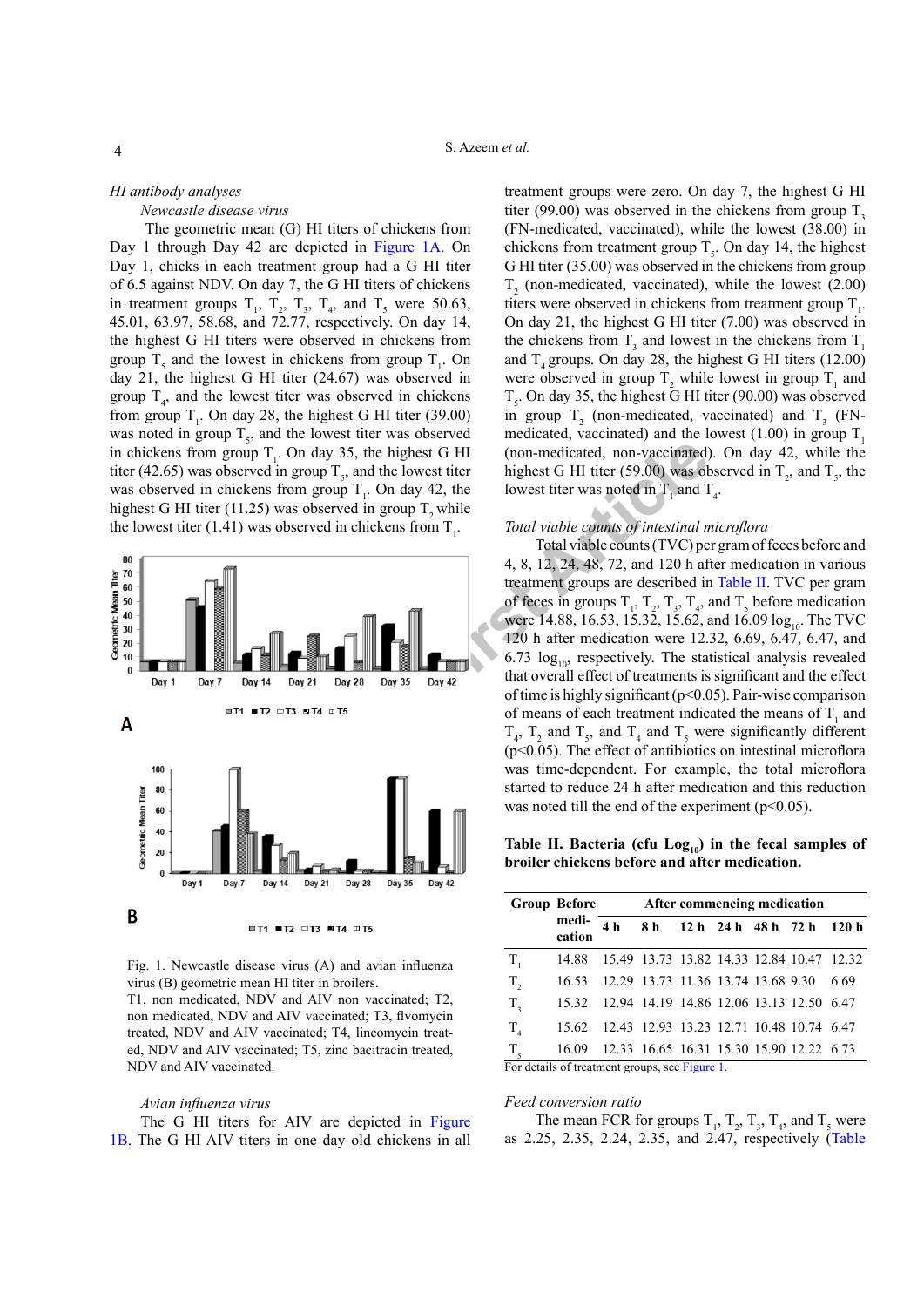[III\)](#page-4-0). The FCR study indicated that Flavomycin-medicated, vaccinated chickens had the best FCR (2.24). In contrast, ZB-medicated group had the poorest FCR (2.47) value.

<span id="page-4-0"></span>**Table III. Feed Conversion ratio of chickens in various treatment groups.**

| Group          | Feed con-<br>sumed $(g)$ | <b>Mean body</b><br>weight $(g)$ | <b>Feed conversion</b><br>ratio |
|----------------|--------------------------|----------------------------------|---------------------------------|
| $T_{1}$        | 28248.30                 | 12521.00                         | 2.25                            |
| $T_{2}$        | 25226.67                 | 10694.00                         | 2.35                            |
| $T_{3}$        | 25283.92                 | 11247.00                         | 2.24                            |
| T <sub>4</sub> | 25166.90                 | 10696.00                         | 2.35                            |
| $T_{\rm s}$    | 28100.00                 | 11371.00                         | 2.47                            |

For details of treatment groups, see Figure 1.

# *Economics of flock*

Total profit and profit per bird in groups  $T_1$ ,  $T_2$ ,  $T_3$ ,  $T_4$ , and  $T_5$  are shown in Table IV. The highest profit Rs.132.85, was recorded in group  $T_1$  (non-medicated and non-vaccinated). GPA-medicated, vaccinated groups demonstrated lower profit, with LN-medicated group at the lowest profit level.

# **DISCUSSION**

Antibiotics use for growth performance in animals has come under greater scrutiny in the recent years. Therefore, the present study was designed to evaluate the effect of antibiotics on the growth performance, immune response, and intestinal microflora of broilers. The study results revealed that none of the antibiotics adversely affected the development of antibodies to NDV or AIV. The total viable bacterial counts per gram of feces before and after medication were meaningfully different. Interestingly, the feed efficiency of non-medicated, non-vaccinated chickens was equal to the Flavomycin-medicated chickens but better than zinc bacitracin and lincomycin-medicated chickens. The economic analysis indicated that the non-medicated,

<span id="page-4-1"></span>**Table IV. Economics of the medication studies.**

non-vaccinated group was the most cost-effective.

11371.00 2.47 **Consequent Consequent Consequent** Space Figure 1.<br>
Space Figure 1.<br>
Done explanation of the immune<br>
profit per bird in groups T<sub>1</sub>, T<sub>2</sub>, that are antagonistic toward<br>
ded in group T<sub>1</sub> (non-medicated monoki On day 42, the body weights analysis revealed that chickens fed on a non-medicated diet and without vaccination against NDV and AIV had significantly higher (P<0.05) body weights compared to vaccinated chickens with or without medication, suggestive of vaccinationrelated stress. Vaccination stress has already been well documented ([Samanta, 1992](#page-7-12)). Hentges *et al*[. \(1984\)](#page-6-4) have reported similar vaccination-related reactions in broilers: decreased protein synthesis rate, decreased final body weights, poor feed conversion ratios, and increased mortality rates. Hentges *et al*[. \(1984\)](#page-6-4) has also reported maximum live weight gain by non-vaccinated chickens compared to vaccinated ones, consistent with our findings. One explanation for vaccination-related stress could be stimulation of the immune system in response to vaccination resulting in considerable metabolic changes that are antagonistic toward growth. For example, monokines released due to immune stimulation promote the utilization of dietary nutrients to support the immune response and disease resistance instead of skeletal muscle growth ([Klasing and Johnstone, 1991\)](#page-7-6). Characteristic metabolic alterations induced by monokines include decreased growth, impaired lipid utilization, decreased skeletal muscle protein synthesis, hepatic acute-phase protein synthesis, increased metabolic rate, and decreased feed intake (Klasing *et al*., 1990).

On day 42, bursal body weight ratio (BBR) of nonmedicated, vaccinated and LN-medicated, vaccinated chickens were significantly lower than BBR of the chickens from non-medicated, non-vaccinated, FN-medicated, vaccinated and ZB-medicated, vaccinated groups. These data suggest LN-related decrease in BBR, consistent with Al-Ankari and Homeida (1996), who have reported a decrease in bursal weight due to antibiotic feeding. FN and ZB, however, did not adversely affect the morphometry of the chicken bursae, consistent with [Dafwang](#page-6-3) *et al*. (1996), who reported that the bursal weights increased in GPA-fed chickens.

| Group       | No. of birds in the experiment |                                                                                                                                                                | Total cost*   | <b>Total income</b> | Total profit <sup>†</sup> | Profit per bird |
|-------------|--------------------------------|----------------------------------------------------------------------------------------------------------------------------------------------------------------|---------------|---------------------|---------------------------|-----------------|
|             | <b>Beginning</b>               | End                                                                                                                                                            | (Pak. Rupees) | (Pak. Rupees)       | (Pak. Rupees)             | (Pak. Rupees)   |
|             |                                | 8                                                                                                                                                              | 443.15        | 576.00              | 132.85                    | 16.60           |
| $T_{\rm o}$ | 9                              |                                                                                                                                                                | 470.96        | 554.85              | 83.89                     | 9.32            |
| T,          | 9                              |                                                                                                                                                                | 471.86        | 583.20              | 111.34                    | 12.37           |
| $T_{\rm A}$ | 9                              |                                                                                                                                                                | 475.73        | 493.20              | 17.47                     | 2.18            |
|             | Q                              |                                                                                                                                                                | 474.24        | 525.60              | 51.36                     | 6.42            |
|             |                                | *, Total cost included cost of chicks, feed, vaccination, antibiotics etc. †, Total profit was calculated by multiplying the per kilogram rate of broiler meat |               |                     |                           |                 |

on the day of sale. For details of treatment groups, see [Figure 1.](#page-3-0)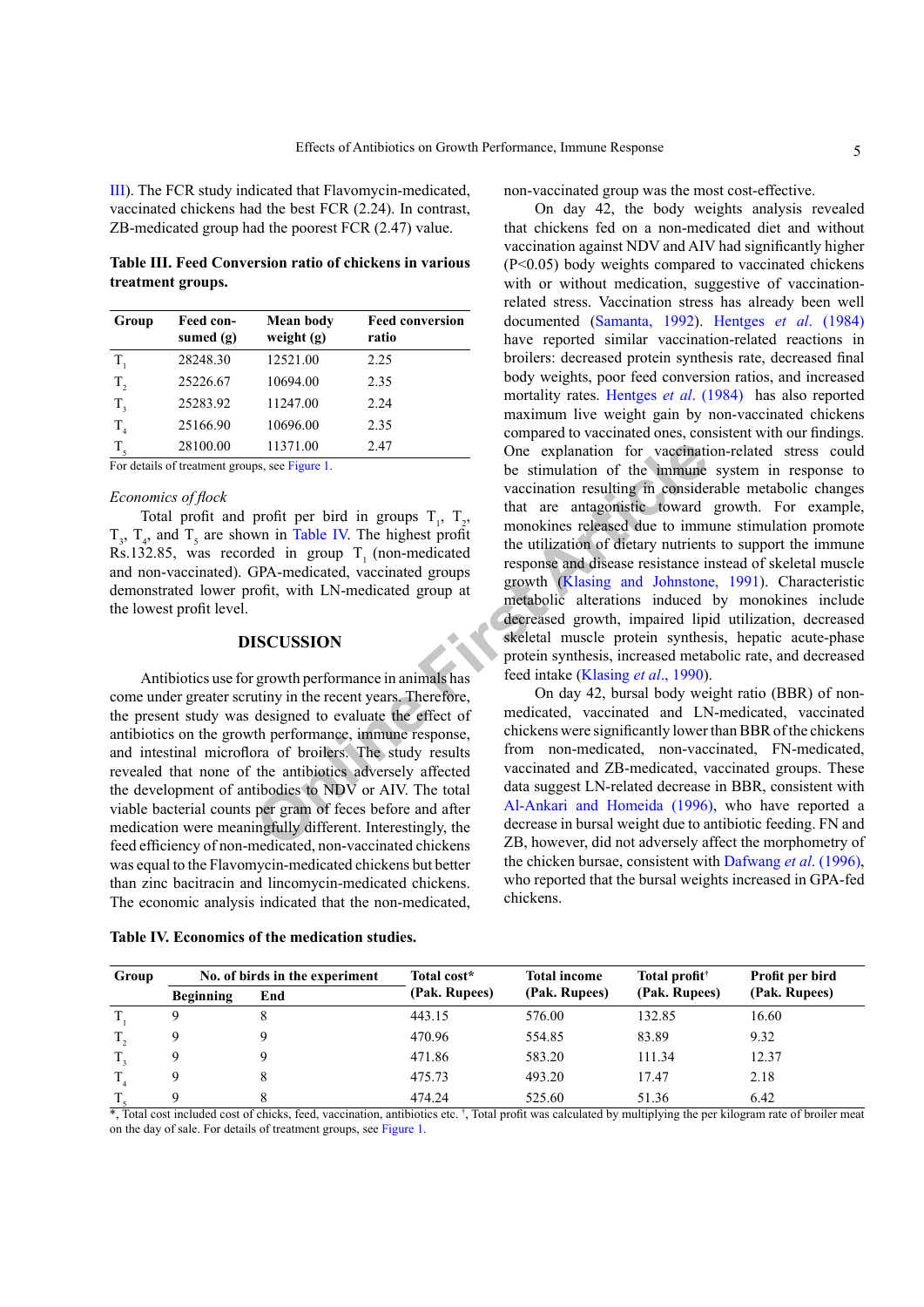The mean thymus body weight ratio (TBR) of chickens from group  $T_1$  was significantly higher (P<0.05) than the mean TBR of chickens in group  $T_2$ . However, the differences in the mean TBR of chickens from  $T_1$ ,  $T_3$ ,  $T_4$  and  $T_5$  were not significant (P>0.05), suggesting that FN, LN, and ZB did not adversely affect the weight of the thymus. Our findings differ from those reported by [Al-](#page-6-2)[Ankari and Homeida \(1996\)](#page-6-2), who reported an antibioticrelated decrease in thymus size. This difference may be due to selective depression of thymus due to Oxytetracyclines used by these researchers.

This study indicated that FN, LN, and ZB did not have any adverse effects on the spleen body weight ratio (SBR) of chickens at 42 of their age, consistent with findings of [Al-Ankari and Homeida \(1996\)](#page-6-2), who have reported that antibiotic-medication did not adversely affect spleen weight.

The differences amongst mean liver body weight ratio (LBR) of different treatment groups were non-significant (P>0.05), suggesting FN, LN or ZB did not interfere with the development of liver consistent with Sarica *et al*. [\(2005\)](#page-7-13).

The mean HI titers of chickens for Newcastle disease virus from groups  $T_3$ ,  $T_4$ , and  $T_5$  were higher or comparable to the chickens in group  $T_2$  throughout the experiment except for  $T_4$  titers, which were lower than  $T_2$  on day 28. Overall, these data indicate that the use of FN, LN, and ZB did not adversely affect the development of antibodies against NDV, consistent with Landy *et al*. (2011).

The mean HI titer of chickens for avian influenza virus from groups  $T_3$ ,  $T_4$ , and  $T_5$  were higher than or comparable to  $T_2$  except on day 28 of their age when  $T_2$  titer was higher. These data suggest that the use of FN, LN, and ZB did not adversely affect the development of antibodies against AIV, consistent with Landy *et al*. (2011).

The total viable counts per gram of feces before and after medication in treatment groups were different consistent with Gunal *et al*[. \(2006\),](#page-6-15) who have reported a reduction in total bacterial counts due to antibiotic feeding. However, our findings differ with [Lattemann](#page-7-7) *et al*. (1999), [Rakowska](#page-7-15) *et al*. (1993), [Corpet \(1999\)](#page-6-7), and [Kim](#page-7-8) *et al*. [\(2000\)](#page-7-8). These workers have observed little or no influence of feeding GPAs on the intestinal microflora of chickens. The decrease in TVC in the non-medicated, vaccinated group may be attributed to the stimulation of the innate immune system due to vaccination.

The present study's results indicating poorest feed efficiency by ZB-medicated chickens, differ from [Abdulrahim](#page-6-6) *et al*. (1999), who have reported a drop in FCR or better feed efficiency of broilers with ZB compared to controls. On the other hand, [Erdogan \(1999\)](#page-6-8) found no significant effect of ZB on feed efficiency. Interestingly

in our study, the FCR of non-medicated, non-vaccinated chickens was comparable to FN-medicated chickens, yet better than ZB and LN -medicated or non-medicated, vaccinated chickens. These findings are consistent with Lin *et al.* (1991), who reported that there was no significant difference in the feed conversion rates of groups fed on two different GPA (a mixture of LN and Spectinomycin) to that of the control group. However, our findings differ from those of [Rakowska](#page-7-15) *et al*. (1993), who reported that the antibiotic treatment increased feed intake and body weight gain with improvements in feed utilization. This difference may be attributed to the use of a different antibiotic (Nisin) or rye-based diet by [Rakowska](#page-7-15) *et al*. (1993).

**C C EXECUTE: EXECUTE: EXECUTE: EXECUTE: EXECUTE: EXECUTE: EXECUTE: EXECUTE: EXECUTE: EXECUTE: EXECUTE: EXECUTE: EXECUTE: EXECUTE: EXECUTE: EXECUTE: EXECUTE: EXECUTE: EXECUTE: EXE** The economic analysis indicated that GPAs could cause economic losses to poultry producers, consistent with Graham *et al*. (2007). The highest profit observed in non-medicated, non-vaccinated group can be attributed low cost of production: no costs inured on medication and vaccination. Furthermore, this group had the highest mean live weight recorded on day 42, which added to this group's net profit. The profit per bird was also highest in this group. The lowest profit observed in the LN-medicated and vaccinated group was because of the higher cost of Lincomix® than other GPAs. The profit per bird in this group was the lowest.

Overall, this small-scale study has generated some interesting data on antibiotic use for broiler growth performance.

Ban on the use of GPAs in the European Union and growing consumer concern in North America on the use of GPAs in animal production warrants further investigation in search for and the use of alternatives to GPAs ([Selaledi](#page-7-17)  *et al*., 2020). These alternatives include but are not limited to exogenous enzymes, organic acids, herbs, and essential oils. Recent workers have claimed to obtain broiler performance similar to antibiotics from herbal extracts [\(Petrolli](#page-7-18) *et al*., 2012). Further probiotics, prebiotics, and innate immune system stimulants aim at decreasing pathogen load in chickens ([Huyghebaert,](#page-7-19) *et al*., 2011; [Nawab](#page-7-20) *et al*., 2018). A thorough understanding of the mode of action of GPA-alternatives capable of regulating chicken's immune system and intestinal microflora is likely to expedite their replacement for GPAs.

## **CONCLUSIONS**

In conclusion, this study suggested that dietary supplementation of FN, LN, and ZB at recommended dosage did not interfere with the development of the broiler's immune system and their effect on total intestinal microflora was time-dependent. Additionally, FN, LN, and ZB effect in improving feed efficiency was negligible,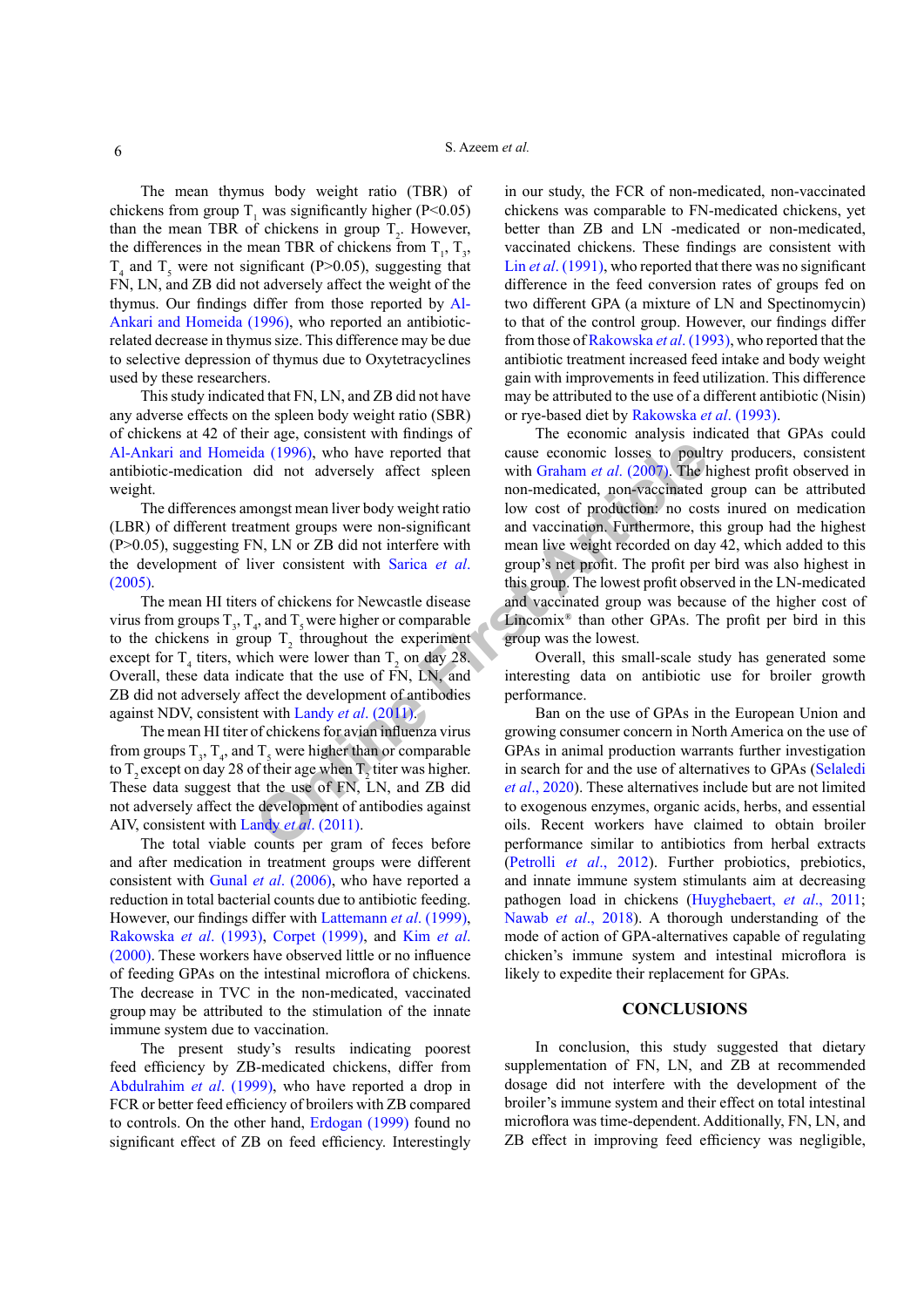suggesting GPAs contribute to poultry production's economic burden.

# **ACKNOWLEDGMENTS**

The authors thank the laboratory and support staff at the Institute of Microbiology, University of Veterinary and Animal Sciences, Lahore (Pakistan) for their help.

# *Statement of conflict of interest*

The authors have declared no conflict of interest.

### *Data availability*

Data presented in this study will be available on a fair request to the corresponding author.

### *Ethical approval*

All experiments were conducted using standard ethical procedures in line with the institutional policies to minimize unnecessary pain and discomfort to birds.

### <span id="page-6-5"></span>**REFERENCES**

- this study will be available on a fair<br>
of antibiotics and water<br>
intestinal characteristics as<br>
of broiler chicks. Mg. J. A<br>
were conducted using standard<br>
bothms. J.E. and Saif, Y.1<br>
ne with the institutional policies to Abdulkarim, A.A., and Liebert, F., 1999. Results of combine use of feed treatment, use of growth promoters and enzymes in broiler feed with high wheat ration. In: *Vitamine and Zusatzstoffe in der Ernahrug von Mensch und Tier*: 7. Symposium Jena Thuringen, Germany. Friedrick-Schiller-Universitat. pp. 286-291.
- <span id="page-6-6"></span>Abdulrahim, A.S.M., Haddadin, M.S.Y., Odetallah, N.H.M., and Robinson, R.K., 1999. Effect of *Lactobacillus acidophilus* and zinc bacitracin as dietary additives for broiler chickens. *Br. Poult. Sci*., **40**: 91-94. [https://doi.](https://doi.org/10.1080/00071669987890) [org/10.1080/00071669987890](https://doi.org/10.1080/00071669987890)
- <span id="page-6-1"></span>Akhtar, S., 1998. *Assessment of microbicidal activity of Finvirus Uriach*. M.Sc. thesis. University of Agriculture, Faisalabad. Pakistan.
- <span id="page-6-2"></span>Al-Ankari, A.S., and Homeida, A.M., 1996. Effect of antibiotic growth promoters on the immune system of broiler chicks. *Vet. Immun. Immunopath*., **53**: 277-283. [https://doi.org/10.1016/S0165-](https://doi.org/10.1016/S0165-2427(96)05609-7) [2427\(96\)05609-7](https://doi.org/10.1016/S0165-2427(96)05609-7)
- <span id="page-6-12"></span>Alexander, D.J., and Chettle, N.J., 1977. Procedures for the hemagglutination and the hemagglutinationinhibition tests for avian infectious bronchitis virus. *Avian Pathol*., **6**: 9-17. [https://doi.](https://doi.org/10.1080/03079457708418208) [org/10.1080/03079457708418208](https://doi.org/10.1080/03079457708418208)

<span id="page-6-9"></span>Brisbin, J.T., Gong, J., Lusty, C.A., Sabour, P., Sanei,

B., Han, Y., Shewen, P.E., and Sharif, S., 2008. Influence of in-feed virginiamycin on the systemic and mucosal antibody response of chickens. *Poult. Sci*., **87**: 1995-1999. [https://doi.org/10.3382/](https://doi.org/10.3382/ps.2008-00159) [ps.2008-00159](https://doi.org/10.3382/ps.2008-00159)

- <span id="page-6-13"></span>Collins, C.H., Patricia, M.L., Grange, J.M., and Falkinham III, J.O., 2004. *Collins and Lyne's microbiological methods:* 8th edn. Arnold, a member of the Hodder Headline Group, UK.
- <span id="page-6-7"></span>Corpet, D.E., 1999. Mechanism of antimicrobial growth promoters used in animal feed. *C. R. Acad. Agric. France,* **85**: 197-205.
- <span id="page-6-3"></span>Dafwang, I.I., Sunde, M.L., Cook, M.E., Schaefer, D.M., Ricke, S.C., and Pringle, D.J., 1996. Effect of antibiotics and water quality on the growth, intestinal characteristics and bacterial populations of broiler chicks. *Nig. J. Anim. Prod*., **23**: 116-123. <https://doi.org/10.51791/njap.v23i2.2244>
- <span id="page-6-14"></span>Dohms, J.E., and Saif, Y.M., 1984. Criteria for evaluating immunosuppression. *Avian Dis*., **28**: 305-310.<https://doi.org/10.2307/1590336>
- <span id="page-6-8"></span>Erdogan, Z., 1999. The use of antibiotics and probiotics in broiler diets. *Lalahan Hayvancilik Arastirma Enstitusii Dergisi*, **39**: 57-69.
- <span id="page-6-0"></span>Godfray, H.C., Beddington, J.R., Crute, I.R., Haddad, L., Lawrence, D., Muir, J.F., Pretty, I., Robinson, S., Thomas, S.M., and Toulmin, C., 2010. Food security: The challenge of feeding 9 billion people. *Science*, **327**: 812–818. [https://doi.org/10.1126/](https://doi.org/10.1126/science.1185383) science.1185383
- <span id="page-6-16"></span>Graham, J.P., Boland, J.J., and Silbergeld, E., 2007. Growth promoting antibiotics in food animal production: An economic analysis. *Publ. Hlth. Rep*., **122**: 79-87. [https://doi.](https://doi.org/10.1177/003335490712200111) [org/10.1177/003335490712200111](https://doi.org/10.1177/003335490712200111)
- <span id="page-6-11"></span>Guerrero-Legarreta, I., 2010. *Handbook of poultry science and technology, primary processing.* John Wiley and Sons, NJ, USA, [https://doi.](https://doi.org/10.1002/9780470504451) [org/10.1002/9780470504451](https://doi.org/10.1002/9780470504451)
- <span id="page-6-15"></span>Gunal, M., Yayli, G., Kaya, O., Karahan, N., and Sulak, O., 2006. Effects of antibiotic growth promoter, probiotic or organic acid supplementation on performance, intestinal microflora and tissue of broilers. *Int. J. Poult. Sci*., **5**: 149-155. [https://doi.](https://doi.org/10.3923/ijps.2006.149.155) [org/10.3923/ijps.2006.149.155](https://doi.org/10.3923/ijps.2006.149.155)
- <span id="page-6-10"></span>Haque, M.N.K., Islam, M.S., Akbar, M.A., Chowdhury, R., Khatun, M., Karim, M.R., and Kemppainen, B.W., 2010. Effect of dietary citric acid, flavomycin and their combination on the performance, tibia ash and immune status of broiler. *Can. J. Anim. Sci*., **90**: 57-63. <https://doi.org/10.4141/CJAS09048>
- <span id="page-6-4"></span>Hentges, E.J., Marple, D.N., Roland, D.A., and Pritchett,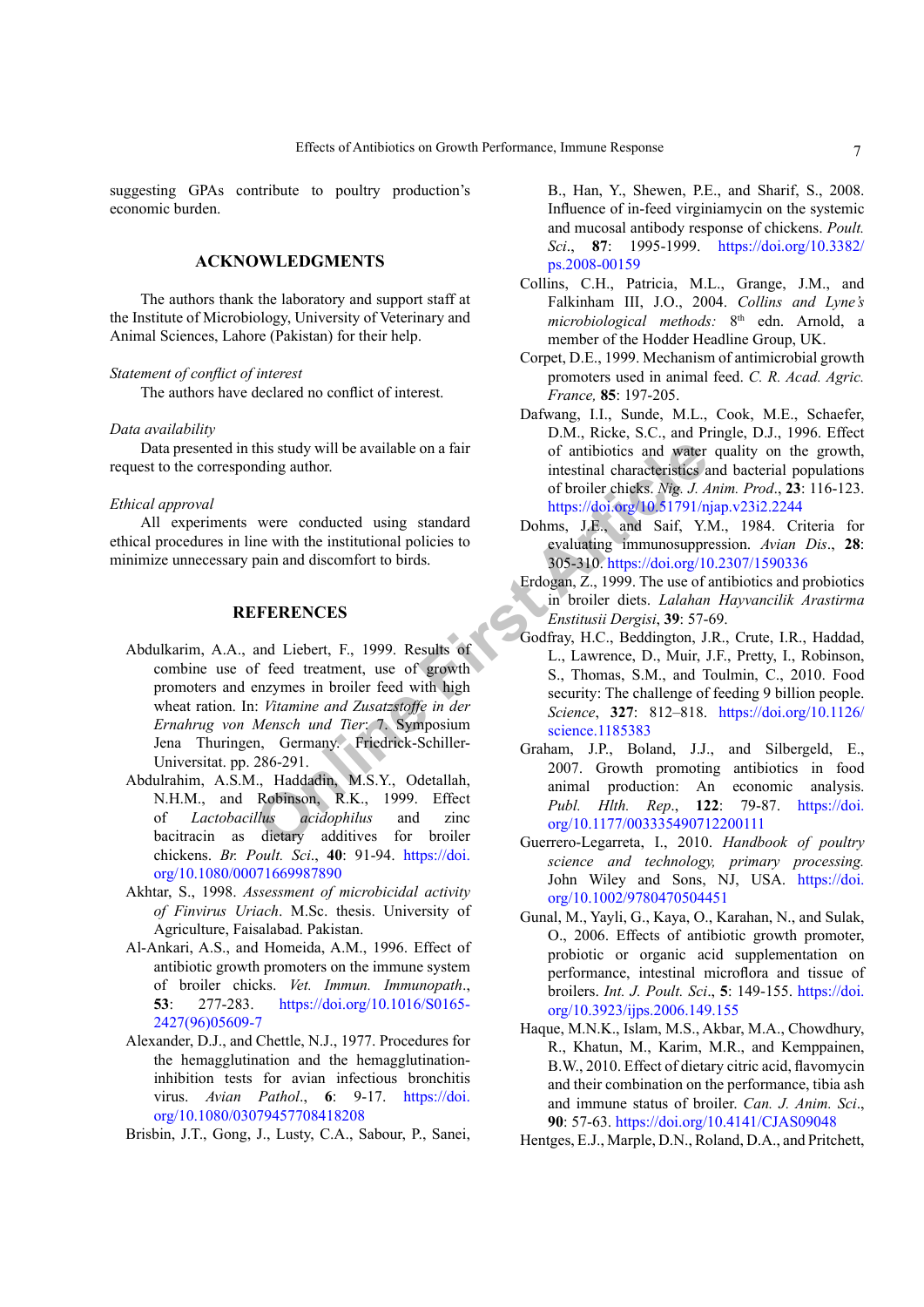J.F., 1984. Muscle protein synthesis and growth of two strains of chicks vaccinated for ND and IB. *Poult. Sci*., **63**: 1738-1741. [https://doi.org/10.3382/](https://doi.org/10.3382/ps.0631738) [ps.0631738](https://doi.org/10.3382/ps.0631738)

- <span id="page-7-19"></span>Huyghebaert, G., Ducatelle, R., and Immerseel, F.V., 2011. An update on alternatives to antimicrobial growth promoters for broilers. *Vet. J*., **187**: 182– 188. <https://doi.org/10.1016/j.tvjl.2010.03.003>
- <span id="page-7-8"></span>Kim, Y.R., Ahn, B.K., Kim, M.S., and Kang, CW., 2000. Effects of dietary supplementation of probiotics (MS102) on performance, blood cholesterol level, size of small intestine and intestinal microflora in broiler chicks. *Korean J. Anim. Sci*., **42**: 849-858.
- <span id="page-7-6"></span>Klasing, K.C., and Johnstone, B.J., 1991. Monokines in growth and development. *Poult. Sci*., **70**: 1781- 1789. https://doi.org/10.3382/ps.0701781
- <span id="page-7-5"></span>Klasing, K.C., Benson, B.N., and Barnes, D.M., 1990. Nutritional implications of an immune response in chicks. In: *Biotechnology in the feed industry*  (Proceeding of Alltech's Sixth Annual Symposium), Nicholasville, KY, USA. pp. 263-276.
- <span id="page-7-14"></span><span id="page-7-4"></span>Landman, W.J.M., 2012. Editorial: The downside of broiler vaccination. *Vet. Quart*., **32**: 121-122. <https://doi.org/10.1080/01652176.2012.729657>
- Example and Barnet Routh Sci., 70: 1781-<br>
Oyekole, D.D., 1984. A m<br>
Increase on B.N., and Barnes, D.M., 1990.<br>
Chicken flocks *Prev. Vet. i*.<br>
Dictations of an immune response to doi.org/10.101.60167-587<br>
Dictachnology in Landy, N., Ghalamkari, G., Toghiani, M., and Yazdi, F.F., 2011. *Humoral immune responses of broiler chickens fed with antibiotic and neem fruit powder (Azadirachta Indica) as feed additive supplemented diet*. International Conference on Life Science and Technology. IPCBEE vol.3, IACSIT Press, Singapore.
- <span id="page-7-7"></span>Lattemann, D., Matthes, S., Vahjen, W., Halle, I., and Flachowsky, G., 1999. *Influence of a xylanase, flavophospholipol as well as their combination on performance, egg quality parameters, nutrient digestibility and the intestinal microflora of laying hens*. In: Vitamine and Zusatzstoffe in der Ernahrung von Mensch und Tier: 7. Symposium Jena/Thuringen, Germany, 22-23. September 1999. Jena, Germany; Friedrich-Schiller Universitat. pp. 268-273.
- <span id="page-7-0"></span>Lillehoj, H.S., and Lee, K.W., 2012. Immune modulation of innate immunity as alternatives-to-antibiotics strategies to mitigate the use of drugs in poultry production. *Poult. Sci*.*,* **91**: 1286–1291. [https://doi.](https://doi.org/10.3382/ps.2012-02374) [org/10.3382/ps.2012-02374](https://doi.org/10.3382/ps.2012-02374)
- <span id="page-7-16"></span>Lin, M.Y., Cheng, M.C., Lin, P.S., and Fang, W.S., 1991. Effect of lincomycin and spectinomycin medication of hybrid broiler chicks experimentally infected with a Taiwan *Mycoplasma gallisepticum* isolate. *Taiwan J. Vet. Med. Anim. Husb*., **57**: 29-35.
- <span id="page-7-10"></span>Morgan, J.T., and Lewis, D., 1962. Nutrition of pigs

and poultry. In: *Proceedings of the University of Nottingham Eighth Easter School in Agricultural Science.* Butterworths, London, UK. pp. 366.

- <span id="page-7-1"></span>Mustafa, M.Y., and Ali, S.S., 2005. Prevalence of infectious diseases in local and Fayoumi breeds of rural poultry (*Gallus Domesticus*). *Punjab Univ. J. Zool*., **20**: 177-180.
- <span id="page-7-20"></span>Nawab, A., Liu, W., Li, G., Ibtisham, F., Fox, D.P., Zhao, Y., Wu, J., Xiao, M., Nawab, Y., and An, L., 2018. The potential role of probiotics (nutraceuticals) in gut health of domestic animals; an alternative to antibiotic growth promoters. *J. Hellenic Vet. Med. Soc*., **69**: 1169-1188. [https://doi.org/10.12681/](https://doi.org/10.12681/jhvms.19600) [jhvms.19600](https://doi.org/10.12681/jhvms.19600)
- <span id="page-7-11"></span>Oyekole, D.D., 1984. A mathematical model for assessing the economic effect of disease in broiler chicken flocks. *Prev. Vet. Med*., **3**: 151-158. [https://](https://doi.org/10.1016/0167-5877(84)90005-9) [doi.org/10.1016/0167-5877\(84\)90005-9](https://doi.org/10.1016/0167-5877(84)90005-9)
- <span id="page-7-18"></span>Petrolli, T.G., Albino, L.F.T., Rostagno, H.S., Gomes, P.C., Tavernari, F.C., and Balbino, E.M., 2012. Herbal extracts in diets for broilers. *Rev. Bras. Zootec*., **41**: 1683-1690. [https://doi.org/10.1590/](https://doi.org/10.1590/S1516-35982012000700018) S1516-35982012000700018
- <span id="page-7-15"></span>Rakowska, M., Rek-Cieply, B., Sot, A., Lipinska, E., Kubinski, T., Barcz, I., and Afanasjew, B., 1993. The effect of rye, probiotics and nisin on faecal flora and histology of small intestine of chicks*. J. Anim. Feed Sci*., **12**: 73-81. [https://doi.org/10.22358/](https://doi.org/10.22358/jafs/69868/1993) jafs/69868/1993
- <span id="page-7-12"></span>Samanta, A.R., 1992. Stress-a grave threat to poultry industry, its nutritional stand point. *Poult. Adv*., **25**: 21-27.
- <span id="page-7-13"></span>Sarica, S., Ciftci, A., Demir, E., Kilinc, K., and Yildirim, Y., 2005. Use of an antibiotic growth promoter and two herbal natural feed additives with and without exogenous enzymes in wheat based broiler diets. *South Afr. J. Anim. Sci*., **35**: 61-72. [https://doi.](https://doi.org/10.4314/sajas.v35i1.4050) [org/10.4314/sajas.v35i1.4050](https://doi.org/10.4314/sajas.v35i1.4050)
- <span id="page-7-17"></span>Selaledi, A.S., Hassan, Z.M., Manyelo, T.G., and Mabelebele, M., 2020. The current status of the alternative use to antibiotics in poultry production: An African perspective. *Antibiotics*, **9**: 594. [https://](https://doi.org/10.3390/antibiotics9090594) [doi.org/10.3390/antibiotics9090594](https://doi.org/10.3390/antibiotics9090594)
- <span id="page-7-2"></span>Srivastava, M.K., 2010. Antibiotic growth-promoters in food animals. *Pharm. Times*, **42**: 17-21.
- <span id="page-7-3"></span>Takahashi, K., Miura, Y., and Mizuno, T., 2011. Antibiotics feeding accelerate functional maturation of intestinal immune-related cells of male broiler chicks after hatch. *J. Poult. Sci*., **48**: 187-193. <https://doi.org/10.2141/jpsa.010134>
- <span id="page-7-9"></span>Torok, V.A., Allison, G.E., Percy, N.J., Ophel-Keller, K., and Hughes, R.J., 2011. Influence of antimicrobial